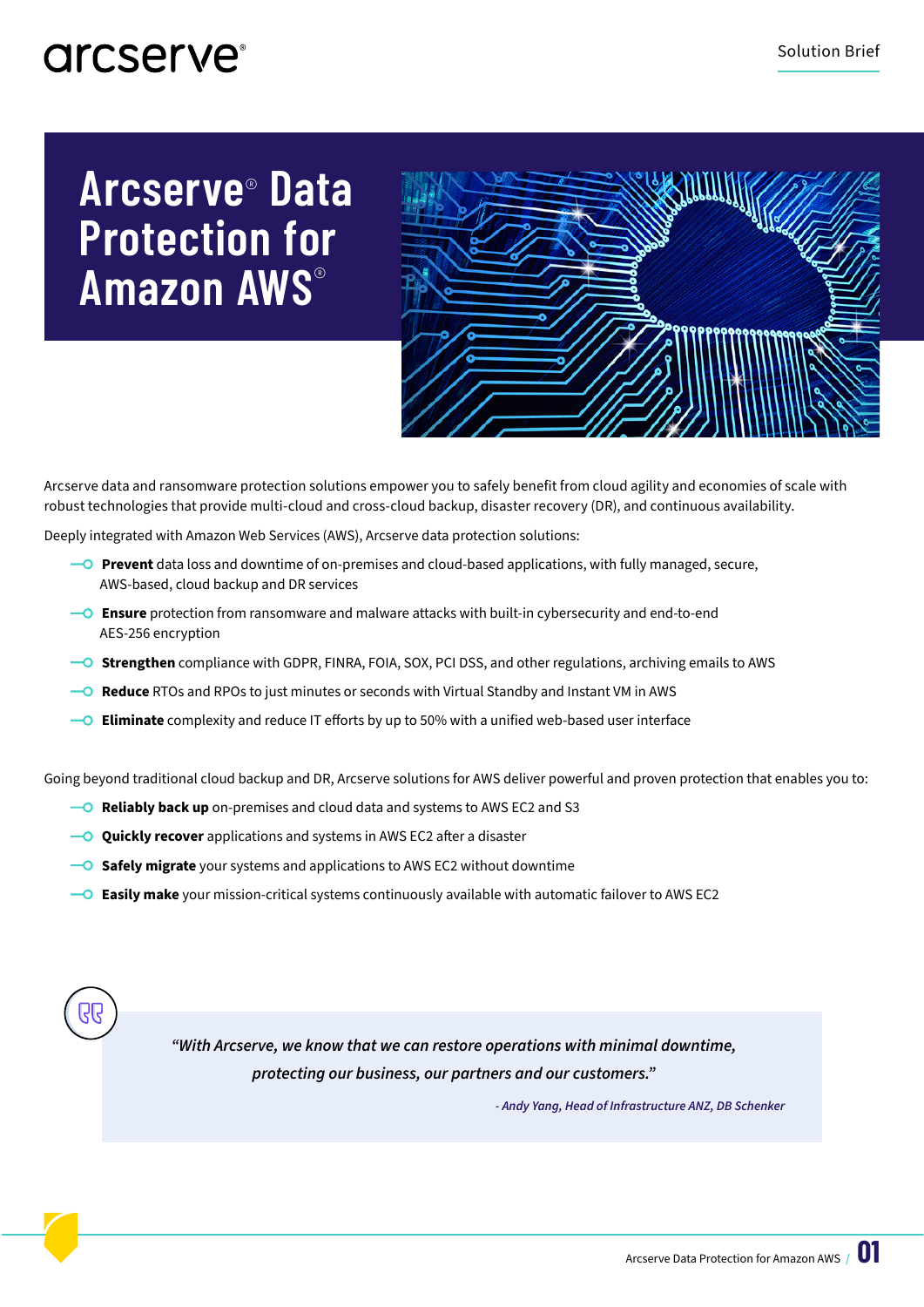### **Prevent Data Loss and Downtime with Fully Managed, Secure Cloud Backup and DR Services**



Developing a cloud strategy often comes with a unique set of challenges. Distributed data and applications, ransomware threats, and mis-aligned SLAs have become staple roadblocks for many IT teams.

Arcserve's fully managed service extension to award-winning Unified Data Protection (UDP) software and appliances enables you to create a cohesive data security, protection, and retention strategy.

- **Save money with cost-efficient offsite cloud backup** as an alternative to local disks or tapes, without up-front investment and maintenance of secondary sites, infrastructure, and personnel
- **Gain peace of mind** that critical data and workloads are protected and available in AWS, so operations continue during or after unplanned on-premises outages
- **Thoroughly protect against cyberattacks** with fully integrated cybersecurity powered by Sophos Intercept X Advanced, AI-driven endpoint protection.

### **Rapidly Restore Emails, Files and Documents with Secure Cloud-To-Cloud Backup for Microsoft Office 365**

- $\overline{\phantom{a}}$  Microsoft offers Office 365 under a shared responsibility model, meaning they maintain platform uptime but it is your responsibility to prevent data loss and cyberattacks. Arcserve provides a proactive, multi-layered approach to data security and protection for peace of mind that critical business data is protected and available in Amazon AWS. **Work worry-free** with total protection for Exchange Online, OneDrive for Business and SharePoint Online
- **Effectively neutralize** malware, exploits, and ransomware with fully integrated Sophos Intercept X Advanced, AI-powered endpoint protection
- **Strengthen security and compliance** with AES encryption and role-based access control
- **Easily restore** Office 365 data from the cloud
- **Save up to 50% of time** by using one simple UI
- **Eliminate manual management** of all AWS account aspects with a white-glove, fully managed service

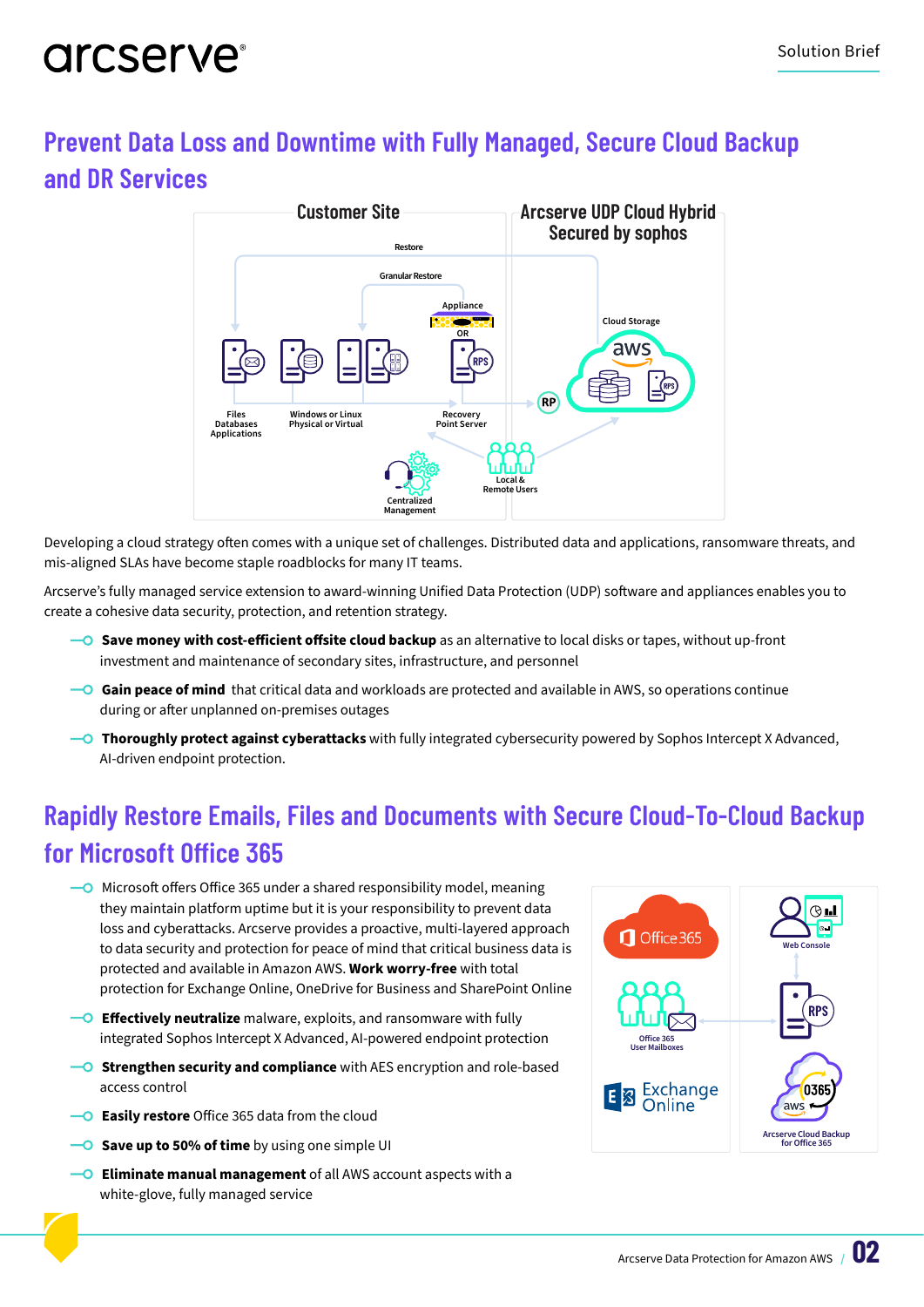### **Keep Your Business Running by Drastically Improving Disaster Recovery**



IT operations are essential to running modern business, and the IT organization is on the front line for keeping the business running. Diminish the risk of downtime with reliable disaster recovery and:

- **Maintain a copy of business-critical systems** in the AWS cloud with Virtual Standby
- **-O** Start production systems directly out of backup storage with Instant VM
- **-O Recover secondary systems** directly to AWS
- **Dramatically reduce RTOs and RPOs**, while validating availability with built-in automatic, non-disruptive testing
- **-0 Access your DR infrastructure in AWS** from anywhere in the world

### **Migrate Data, Applications, and Workloads to AWS without Downtime**

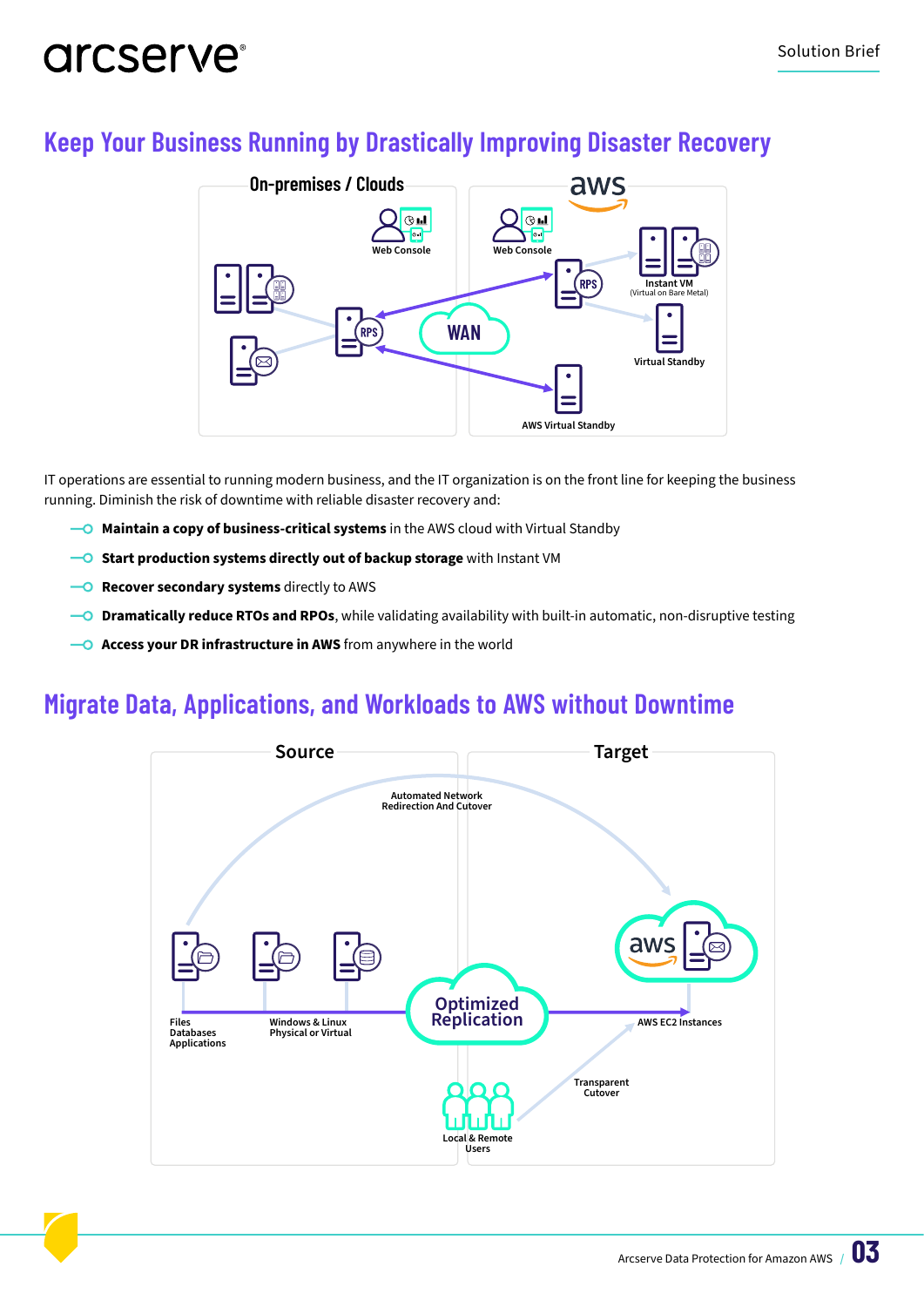The shift to cloud represents a fundamental change in how organizations use and provide their services, with most already running at least one workload in the cloud today. The process of moving data, applications, and workloads to cloud environments, offers many benefits ranging from greater elasticity and redundancy, to cost efficiencies and improved IT productivity.

Eliminate disruption during your cloud transformation while safely migrating your on-premises and remote workloads to AWS.

- **Migrate without business disruption** with real-time, asynchronous replication that moves data, applications, and workloads to AWS
- **Eliminate the manual steps** that are typically involved in workload migration with automatic network redirection
- **Achieve greater flexibility** to move any type of workload to AWS on your terms
- **Gain peach of mind** with built-in integrity testing before cutover without any impact on production
- **Easily manage** the entire cloud migration process from a central console

### **Remove the Cost and Complexity of Email Management with Archiving to AWS**



Email is the life blood of every organization and arguably, where much of an organization's confidential information is stored. Because of this, many businesses migrate email from their email servers to on-premises archives or cloud services.

Arcserve Email Archiving helps you optimize storage, increase performance, and strengthen corporate and regulatory compliance by archiving emails as unalterable records in AWS from:

- **O** Office 365 Exchange Online
- **O** On-premises Microsoft Exchange
- **-O** Google G-Suite
- -O Lotus Domino
- **O** Zimbra, Kerio, Sendmail, Postfix, and more

*"With Arcserve UDP, our data, emails and servers are protected.*  **This gives us greater confidence in our ability to provide a better customer experience." - Tommy Hufthammer, Head of IT, BIR**